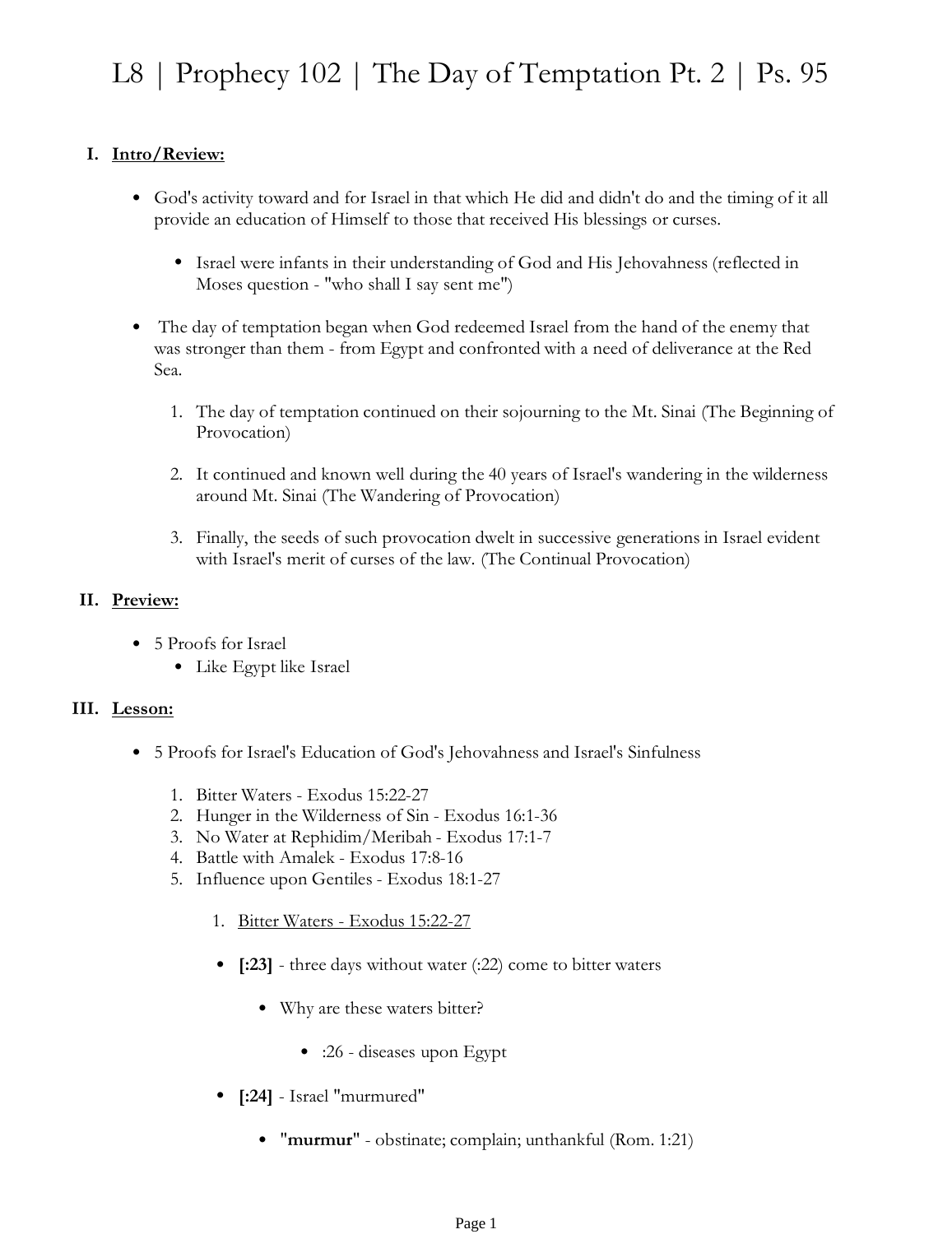- Opposite of "faith" (Heb. 11:6)
	- Deut. 32:20
	- Gal. 3:12
- **[:25]** "shewed Him a tree"
	- A tree near these bitter waters seemingly would affect the life of the tree to corrupt the tree, cause it to rot, to kill the tree
	- Yet, the tree is alive, a living tree amongst the impact of the bitterness from the plagues upon Egypt.
	- The tree when cast into the bitter waters wasn't made unclean by the bitter waters, but turned the waters from bitter to sweet, from undrinkable to drinkable.
		- Living water John 4:10-14
		- Drinking deadly things Mark 16:14-18; Rev. 8:8-11
- **[:25]** "he proved them"
	- "proved" To try; to ascertain some unknown quality or truth by an experiment, or by a test or standard
		- Not for God, but "proved" for them
	- They had already "provoked" Him at the Red Sea (Ps. 106:7; Ex. 14:10-12)
		- This provoking indicates a failure to understand what He had done in Egypt, to be thankful, and humbly call upon His deliverance.
	- Now, they "murmur" forgetting His power, forgetting His Jehovahness.
	- Such "murmuring" God used to prove them. God knows they have bitterness in them that they are unclean and underscores for them that bitterness is deserving of His wrath - the same wrath they just came out of.
	- Pharoah experienced God's wrath and destruction because of His hard heart and so will Israel.
		- 1 Sam. 6:6
		- 2 Ki. 17:14
- **[:26]** "for I am the LORD that healeth thee."
	- Israel was to understand this wasn't a future provision of God's Jehovahness
	- Israel was to understand that they needed to be healed just as those waters needed to be healed.
- 2. Hunger in the Wilderness of Sin Exodus 16:1-36